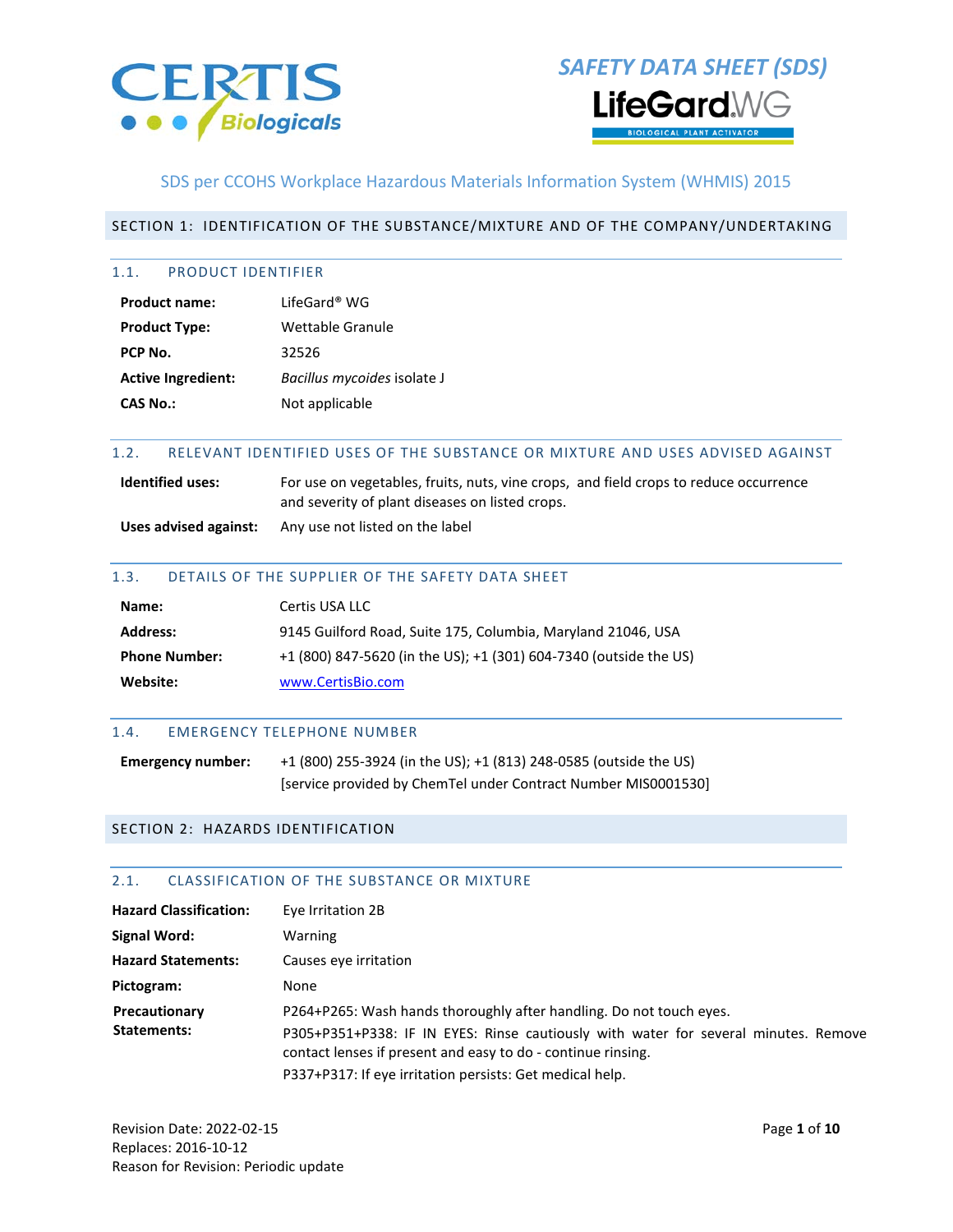

*SAFETY DATA SHEET (SDS)* l ifeGard\

#### 2.2. OTHER HAZARDS

Repeated exposure to high concentrations of microbial proteins can cause allergic sensitization.

#### SECTION 3: COMPOSITION/INFORMATION ON INGREDIENTS

| Ingredient                                       | CAS#              | % $w/w$        |         |
|--------------------------------------------------|-------------------|----------------|---------|
| Bacillus mycoides isolate J                      |                   | Not applicable | 40%     |
| Hazardous Ingredient(s)<br><b>Classification</b> |                   | CAS#           | % $w/w$ |
| LifeGard® WG formulated product                  | Eye Irritation 2B | N/A            | 100%    |

#### SECTION 4: FIRST AID MEASURES

#### 4.1. DESCRIPTION OF FIRST AID MEASURES

- **If in eyes:** Hold eye open and rinse slowly and gently with water for 15 to 20 minutes. Remove contact lenses if present after the first five minutes, then continue rinsing eye. Call a poison control center or doctor for treatment advice.
- **If inhaled:** Move person to fresh air. If person is not breathing, call 911 or an ambulance, then give artificial respiration, preferably mouth-to-mouth if possible. Call a poison control center or doctor for further treatment advice.

#### 4.2. MOST IMPORTANT SYMPTOMS AND EFFECTS, BOTH ACUTE AND DELAYED None noted.

#### 4.3. INDICATION OF ANY IMMEDIATE MEDICAL ATTENTION AND SPECIAL TREATMENT NEEDED None noted.

#### SECTION 5: FIREFIGHTING MEASURES

#### 5.1. EXTINGUISHING MEDIA

Suitable Extinguishing Media: Dry chemical, foam, carbon dioxide, water. **Unsuitable Extinguishing Media:** None known.

#### 5.2. SPECIAL HAZARDS ARISING FROM THE SUBSTANCE OR MIXTURE

**Hazardous combustion products:** None known.

#### 5.3. ADVICE FOR FIREFIGHTERS;

**Protection of Firefighters:** Keep upwind of fire. Wear protective clothing and self-contained breathing apparatus. Fight fire from a safe distance.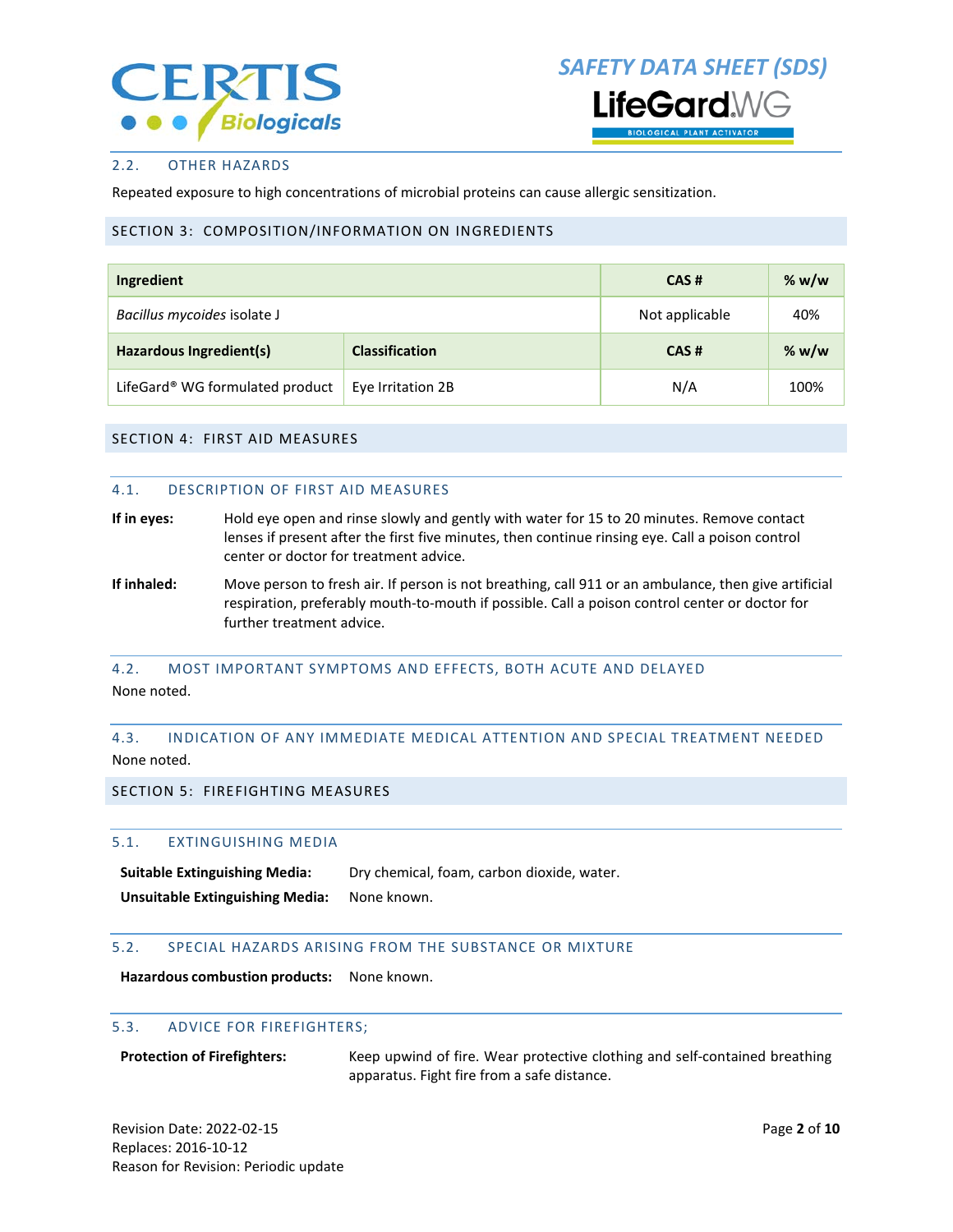

*SAFETY DATA SHEET (SDS)* l ifeGard **DLOGICAL PLANT ACTIVATOR** 

#### SECTION 6: ACCIDENTAL RELEASE MEASURES

#### 6.1. PERSONAL PRECAUTIONS, PROTECTIVE EQUIPMENT AND EMERGENCY PROCEDURES

| For non-emergency personnel: | Avoid substance contact. Ensure adequate ventilation. Evacuate the area and<br>observe emergency procedures.                       |
|------------------------------|------------------------------------------------------------------------------------------------------------------------------------|
| For emergency responders:    | Use appropriate personal protective equipment. Isolate the hazard area and<br>deny entry to unnecessary and unprotected personnel. |

#### 6.2. ENVIRONMENTAL PRECAUTIONS

For terrestrial uses: Do not apply directly to water, or to areas where surface water is present, or to intertidal areas below the mean high water mark. Do not contaminate water when cleaning equipment or disposing of equipment washwater or rinsate.

#### 6.3. METHODS AND MATERIAL FOR CONTAINMENT AND CLEANING UP

| Methods for Containment and<br>Clean-Up: | Caution: spillages may be slippery. For small spills, contain the spill and stop<br>the flow. Sweep up loose material keeping dust to a minimum. Transfer to a<br>suitable container for disposal or recovery. Seal the container and handle in<br>an approved manner. Reclaim material if possible. |
|------------------------------------------|------------------------------------------------------------------------------------------------------------------------------------------------------------------------------------------------------------------------------------------------------------------------------------------------------|
| <b>Other Information:</b>                | Dispose of in accordance with all Federal, State and local procedures.                                                                                                                                                                                                                               |

#### 6.4. REFERENCE TO OTHER SECTIONS

Refer to Section 13 for disposal considerations.

#### SECTION 7: HANDLING AND STORAGE

#### 7.1. PRECAUTIONS FOR SAFE HANDLING

#### **Users should:**

- Remove clothing/PPE immediately if pesticide gets inside. Then wash thoroughly and put on clean clothing.
- Remove PPE immediately after handling this product. As soon as possible, wash thoroughly and change into clean clothing.

#### 7.2. CONDITIONS FOR SAFE STORAGE, INCLUDING ANY INCOMPATIBILITIES

Do not contaminate water, food, or feed by storage or disposal.

**Pesticide Storage:** Store in a dry area inaccessible to children. Store in original container only. Keep container closed when not in use. Store at temperatures below 77°F (25°C).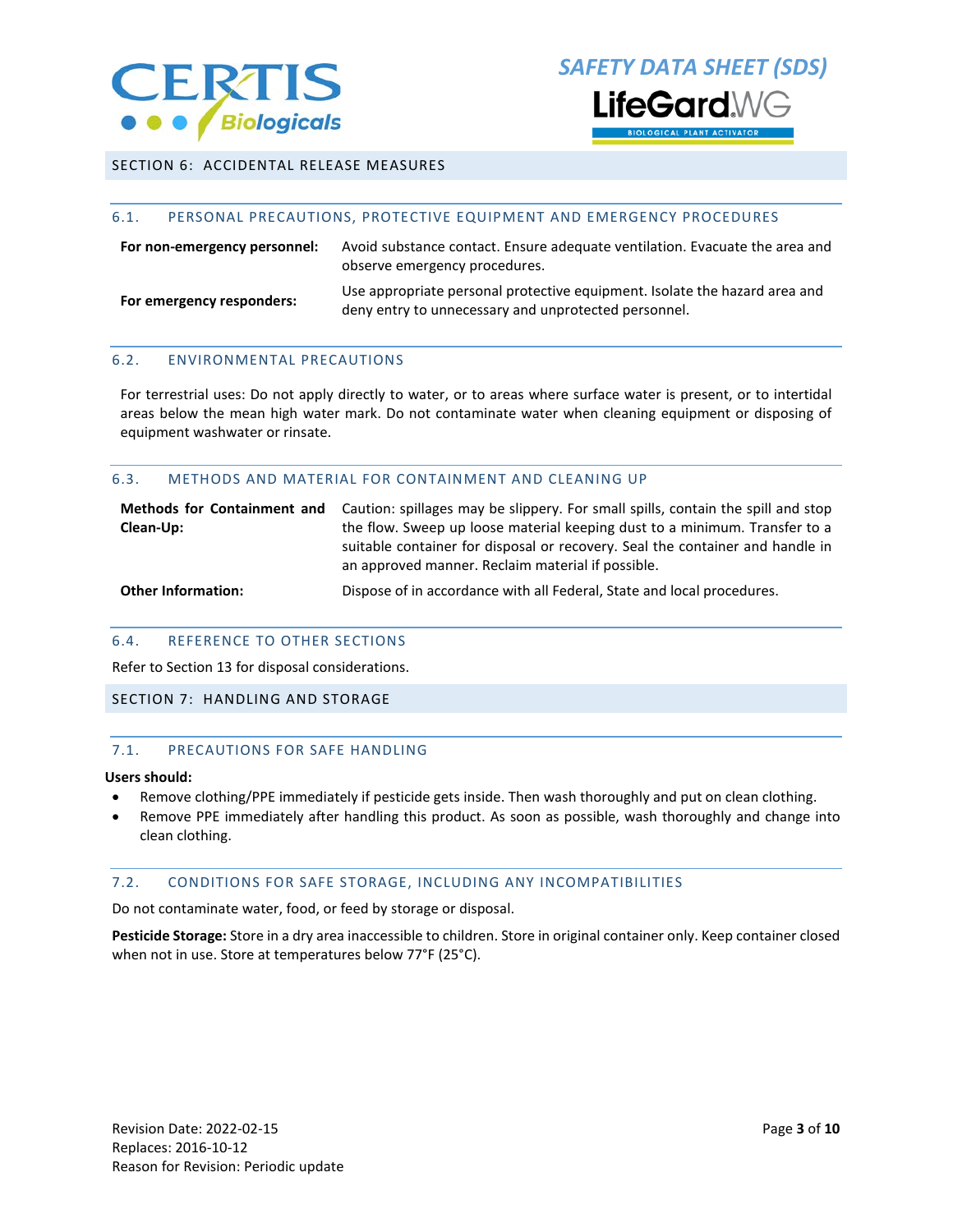

# *SAFETY DATA SHEET (SDS)* l ifeGard\



SECTION 8: EXPOSURE CONTROLS/PERSONAL PROTECTION

#### 8.1. CONTROL PARAMETERS

**Substance Occupational Exposure Limits** *Bacillus mycoides* isolate J **OSHA PELS:** not established ACGIH TLVs: not established No occupational limit assigned.

#### 8.2. EXPOSURE CONTROLS

Wear protective equipment to comply with good occupational hygiene practice. Do not eat, drink or smoke at the workplace.

#### 8.2.1. ENGINEERING CONTROLS:

When handlers use closed systems, enclosed cabs, or aircraft in a manner that meets the requirements listed in the Worker Protection Standard (WPS) for agricultural pesticides (40 CFR §170.240(d)(4-6)), the handler PPE requirements may be reduced or modified as specified in the WPS.

IMPORTANT: When reduced PPE is worn because a closed system is being used, handlers must be provided all PPE specified above for "applicators and other handlers" and have such PPE immediately available for use in an emergency, such as a spill or equipment breakdown.

#### 8.2.2. PERSONAL PROTECTIVE EQUIPMENT:

Applicators and other handlers must wear:

#### RESPIRATORY PROTECTION

• NIOSH-approved particulate respirator with any N, R, or P filter with NIOSH approval number prefix TC-84A; or a NIOSH-approved powered air purifying respirator with an HE filter with NIOSH approval number prefix TC-21C. (Repeated exposure to high concentrations of microbial proteins can cause allergic sensitization.)

#### EYE/FACE PROTECTION

• Goggles.

#### SKIN PROTECTION

- Long–sleeved shirt
- Long pants
- Socks and shoes
- Waterproof gloves

#### 8.2.3. ENVIRONMENTAL EXPOSURE CONTROLS

Apply only when the potential for drift to areas of human habitation or areas of human activity such as houses, cottages, schools and recreational areas is minimal. Take into consideration wind speed, wind direction,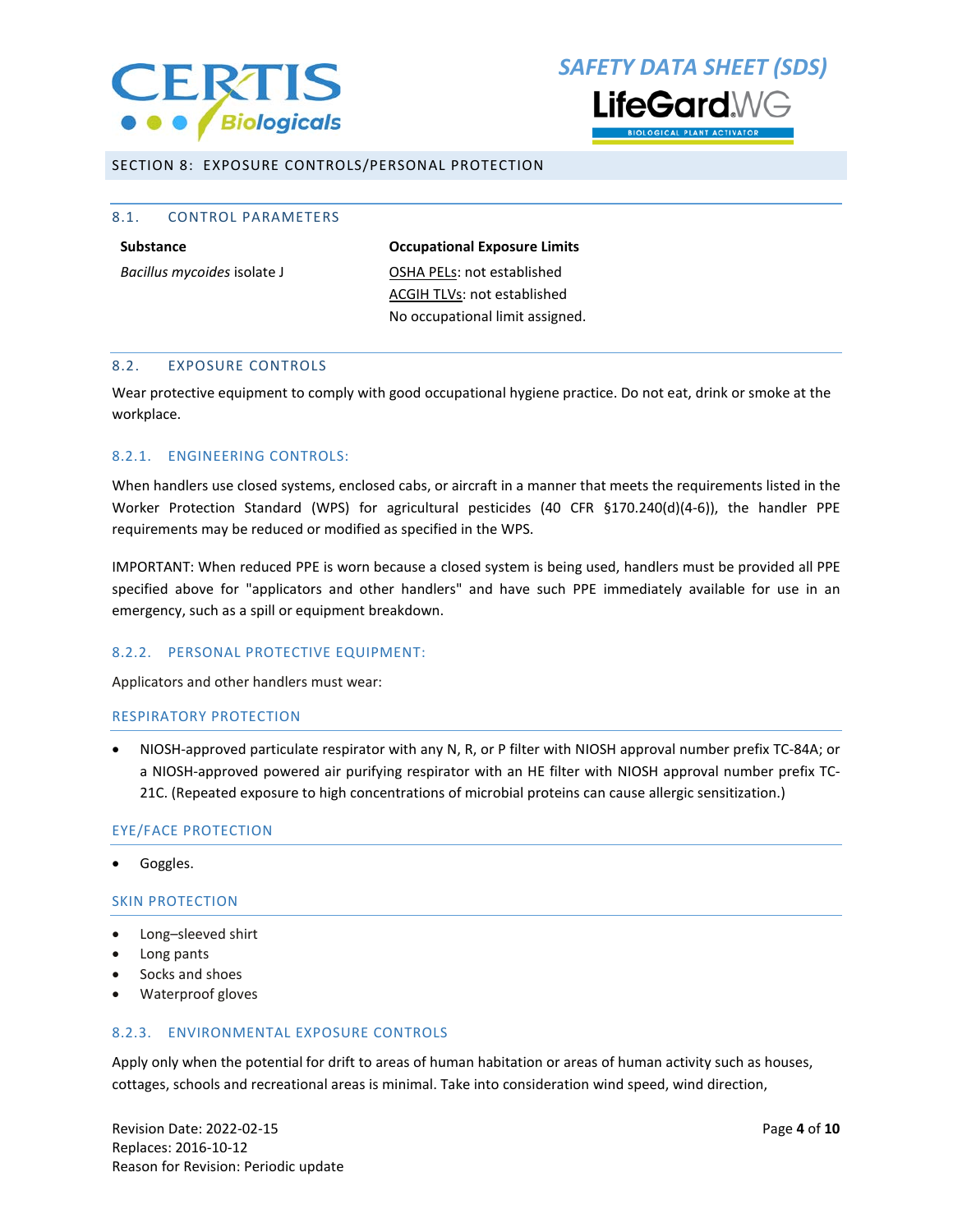# **CERTIS O** *Biologicals*

# *SAFETY DATA SHEET (SDS)* **LifeGard**WG **DLOGICAL PLANT ACTIVATOR**

temperature inversions, application equipment and sprayer settings. For terrestrial uses: Do not apply directly to water, or to areas where surface water is present, or to intertidal areas below the mean high water mark. Do not contaminate water when cleaning equipment or disposing of equipment washwater or rinsate.

#### SECTION 9: PHYSICAL AND CHEMICAL PROPERTIES

#### 9.1. INFORMATION ON BASIC PHYSICAL AND CHEMICAL PROPERTIES

| <b>Physical Property</b>                        | <b>Result</b>                     |  |  |  |
|-------------------------------------------------|-----------------------------------|--|--|--|
| Appearance:                                     | Brown granules                    |  |  |  |
| Odor:                                           | Yeast-like                        |  |  |  |
| <b>Odor Threshold:</b>                          | Not applicable                    |  |  |  |
| pH:                                             | $5.5 - 7.5$ (1% dilution)         |  |  |  |
| <b>Melting Point / Freezing Point:</b>          | Not applicable                    |  |  |  |
| <b>Initial Boiling Point:</b>                   | Not applicable                    |  |  |  |
| <b>Boiling Range:</b>                           | Not applicable                    |  |  |  |
| <b>Flash Point:</b>                             | Not applicable                    |  |  |  |
| <b>Evaporation Rate:</b>                        | Not applicable                    |  |  |  |
| Flammability (solid, gas):                      | Not applicable                    |  |  |  |
| Lower & Upper Flammability Limits:              | Not applicable                    |  |  |  |
| <b>Vapor Pressure:</b>                          | Not applicable                    |  |  |  |
| Vapor Density (Air = 1):                        | Not determined                    |  |  |  |
| Density:                                        | $0.65 - 0.75$ g/mL (CIPAC MT 186) |  |  |  |
| Solubility:                                     | Soluble in water                  |  |  |  |
| <b>Partition Coefficient (n-octanol/water):</b> | Not applicable                    |  |  |  |
| <b>Auto-ignition Temperature:</b>               | Not applicable                    |  |  |  |
| <b>Decomposition Temperature:</b>               | Not applicable                    |  |  |  |
| Viscosity:                                      | Not applicable                    |  |  |  |
| Other relevant properties:                      | Not applicable                    |  |  |  |

#### 9.2. OTHER INFORMATION

| <b>Physical Property</b> | Result |
|--------------------------|--------|
| Not available.           |        |

#### SECTION 10: STABILITY AND REACTIVITY

#### 10.1. REACTIVITY

No known or expected hazardous reactions when handled and stored according to stated provisions.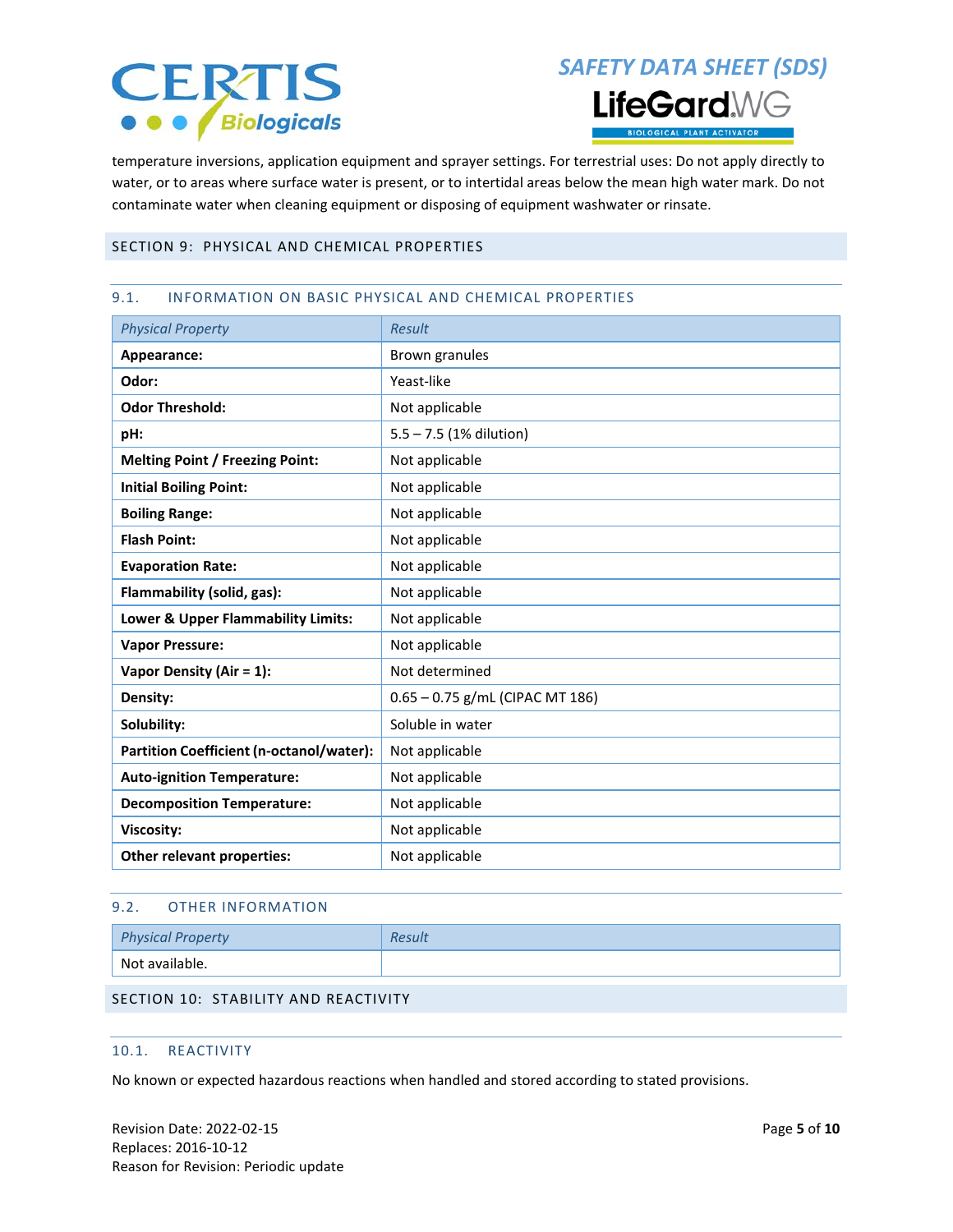



#### 10.2. CHEMICAL STABILITY

Stable for up to two years when handled and stored according to stated provisions.

#### 10.3. POSSIBILITY OF HAZARDOUS REACTIONS

None known or expected.

#### 10.4. CONDITIONS TO AVOID

None known or expected.

#### 10.5. INCOMPATIBLE MATERIALS

None known or expected.

#### 10.6. HAZARDOUS DECOMPOSITION PRODUCTS

None known or expected.

#### SECTION 11: TOXICOLOGICAL INFORMATION

#### 11.1. LIKELY ROUTES OF EXPOSURE

Skin and eye contact; inhalation (diluted spray mist).

#### 11.2 SYMPTOMS RELATED TO PHYSICAL, CHEMICAL, AND/OR TOXICOLOGICAL CHARACTERISTICS

None noted.

#### 11.3 EFFECTS (DELAYED/IMMEDIATE/CHRONIC) FROM SHORT- AND LONG-TERM EXPOSURE

None noted. See section 4.

#### 11.4 ACUTE TOXICITY

| <b>Test</b>                                  | <b>Results</b>                                                                                      | <b>Hazard Category</b>   |
|----------------------------------------------|-----------------------------------------------------------------------------------------------------|--------------------------|
| Acute oral LD <sub>50</sub>                  | $>5000$ mg/kg bw (rat)                                                                              | N/A                      |
| Acute dermal LD <sub>50</sub>                | $>5050$ mg/kg bw (rat)                                                                              | N/A                      |
| <b>Acute inhalation LC<sub>50</sub></b>      | No toxicity expected                                                                                | N/A                      |
| Eye irritation:                              | Severely irritating (MMTS = 52.0) but reversible within 48 hours                                    | Danger - Eye<br>Irritant |
| <b>Skin irritation:</b>                      | Nonirritant (PII = 0.00)                                                                            | N/A                      |
| <b>Respiratory or skin</b><br>sensitization: | Repeated exposure to high concentrations of microbial proteins can<br>cause allergic sensitization. | N/A                      |

#### 11.5 OTHER INFORMATION ON ADVERSE HEALTH EFFECTS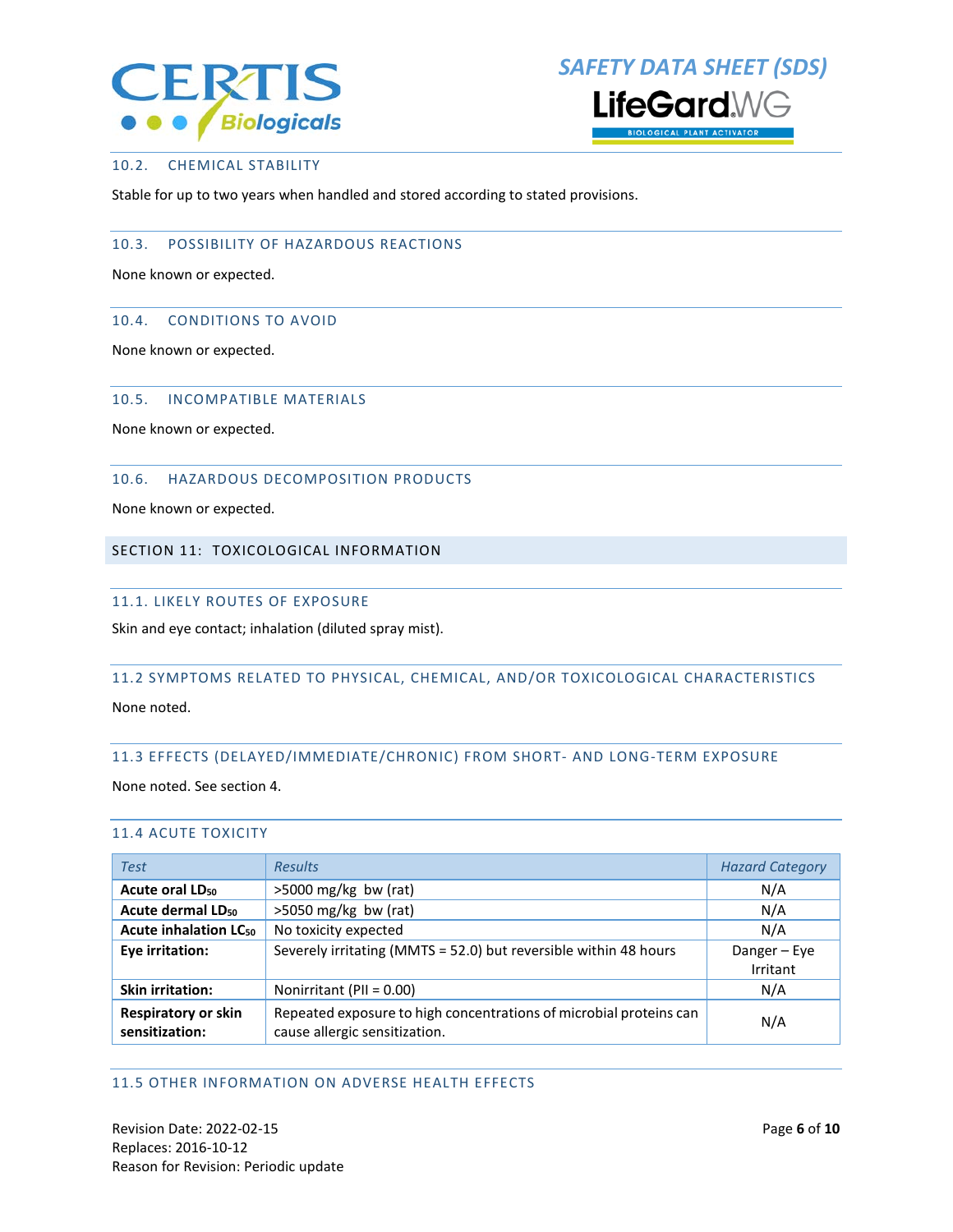

*SAFETY DATA SHEET (SDS)*



| <b>Test</b>                   | <b>Results</b>                |  |  |  |
|-------------------------------|-------------------------------|--|--|--|
| <b>Repeated-Dose Toxicity</b> | No information available      |  |  |  |
| <b>Genetic Toxicity</b>       | No information available      |  |  |  |
| <b>Reproductive Toxicity</b>  | No information available      |  |  |  |
| Carcinogenicity               | No carcinogenic effects known |  |  |  |
|                               | NTP: not listed               |  |  |  |
|                               | IARC: not listed              |  |  |  |
|                               | OSHA: not listed              |  |  |  |

#### SECTION 12: ECOLOGICAL INFORMATION

#### 12.1. TOXICITY

| <b>Species</b>                                      | <b>Test</b>                | Study<br><b>Duration</b> | Conditions    | <b>Test</b><br>substance | <b>Results</b>                        |
|-----------------------------------------------------|----------------------------|--------------------------|---------------|--------------------------|---------------------------------------|
| Northern bobwhite<br>quail (Colinus<br>virginianus) | Avian oral                 | $14$ -day                | Single dose   | <b>BmJ TGAI</b>          | $LD_{50} > 2250$ mg/kg                |
| Rainbow trout<br>(Oncorhynchus<br>mykiss)           | Freshwater fish            | 96-hour                  | <b>Static</b> | <b>BmJ TGAI</b>          | $LC_{50} > 6.22 \times 10^{6}$ CFU/mL |
| Cladoceran<br>(Daphnia magna)                       | Freshwater<br>invertebrate | 48-hour                  | <b>Static</b> | <b>BmJ TGAI</b>          | $LC_{50} > 6.22 \times 10^{6}$ CFU/mL |
| Honey bee<br>(Apis mellifera)                       | Honeybee<br>tox/path       | $11$ -day                | Dietary       | <b>BmJ TGAI</b>          | $LD_{50} = 0.24$ g/L                  |
| Green lacewing<br>(Chrysoperla<br>rufilabris)       | Nontarget insect           | $21$ -day                | Oral          | <b>BmJ TGAI</b>          | LD <sub>50</sub> >4.5 x $10^8$ CFU/mL |

#### 12.2. PERSISTENCE AND DEGRADABILITY

*Bacillus mycoides* isolate J is a naturally-occurring microorganism commonly found in agricultural settings (i.e., water, soils and plant roots) and is present on fresh produce with no known adverse effects; this is consistent with the lack of adverse effects seen in the submitted toxicological studies. B. mycoides isolate J is not known to produce mammalian toxins of foodborne concern, and no foodborne disease outbreaks associated with B. mycoides or toxin production from B. mycoides in food or feed have been reported..

#### 12.3. BIOACCUMULATIVE POTENTIAL

*Bacillus mycoides* isolate J populations are expected to decline significantly (over 1,000x reduction) on foliar surfaces between 7 and 13 days after application. Data also indicated that, on a per acre basis, exposures to *Bacillus mycoides*  isolate J are minimal in comparison to naturally occurring or resident *Bacillus mycoides* populations.

#### 12.4. MOBILITY IN SOIL

Not applicable.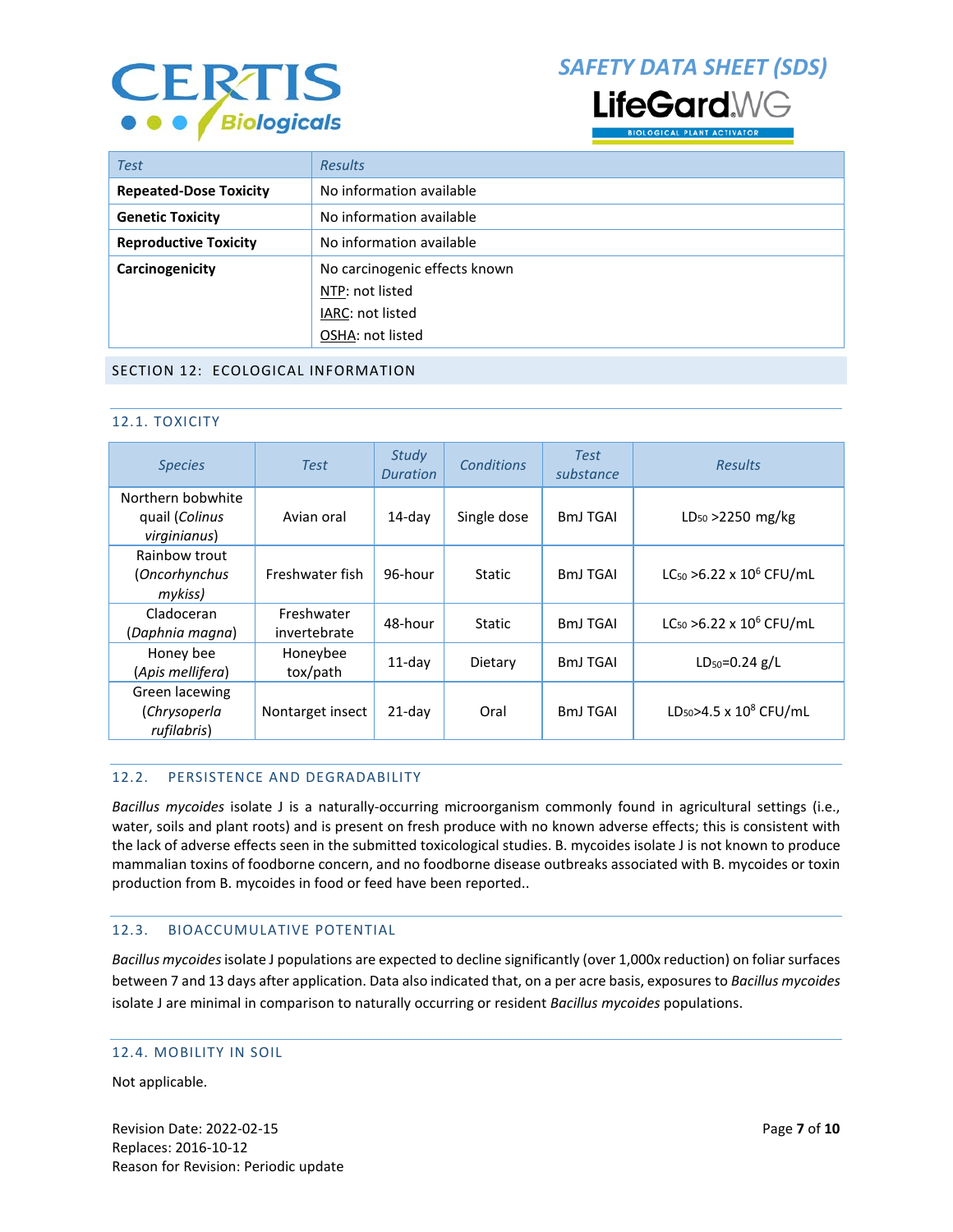

*SAFETY DATA SHEET (SDS)* feGard\

**OGICAL PLANT ACTIVATOR** 

#### 12.5. OTHER ADVERSE EFFECTS

None noted. See 12.2 above.

#### SECTION 13: DISPOSAL CONSIDERATIONS

#### 13.1. WASTE TREATMENT METHODS

Do not contaminate water, food, or feed by storage or disposal.

#### **DISPOSAL**

#### **Disposal of Container:**

DO NOT reuse this container for any purpose. This is a recyclable container, and is to be disposed of at a container collection site. Contact your local distributor/dealer or municipality for the location of the nearest collection site. Before taking the container to the collection site:

- 1. Triple- or pressure-rinse the empty container. Add the rinsings to the spray mixture in the tank.
- 2. Make the empty, rinsed container unsuitable for further use.

If there is no container collection site in your area, dispose of the container in accordance with provincial requirements**.**

#### SECTION 14: TRANSPORTATION INFORMATION

| <b>UN NUMBER</b>                                                        | UN PROPER SHIPPING NAME      | <b>TRANSPORT HAZARD CLASS(ES)</b>   |  |
|-------------------------------------------------------------------------|------------------------------|-------------------------------------|--|
| None. Not applicable.                                                   | None. Not applicable.        | Not applicable.                     |  |
| <b>PACKING GROUP</b>                                                    | <b>ENVIRONMENTAL HAZARDS</b> | <b>SPECIAL PRECAUTIONS FOR USER</b> |  |
| Not applicable.                                                         | None.                        | None.                               |  |
| TRANSPORT IN BULK ACCORDING TO ANNEX II OF MARPOL73/78 AND THE IBC CODE |                              |                                     |  |
| Not applicable.                                                         |                              |                                     |  |

#### SECTION 15: REGULATORY INFORMATION

#### 15.1. SAFETY, HEALTH AND ENVIRONMENTAL REGULATIONS/LEGISLATION SPECIFIC FOR THE SUBSTANCE OR MIXTURE

#### **PMRA/PCP ACT**

This product is a pesticide product registered by the Pest Management Regulatory Agency and is subject to certain labeling requirements under federal pesticide law. These requirements may differ from the classification criteria and hazard information required for safety data sheets (SDS), and for workplace labels of non-pesticidal chemicals. The pesticide label also includes other important information, including directions for use.

• PMRA Signal Word: Danger – Eye Irritant

| <b>OSHA</b>           | <b>TSCA STATUS</b> | <b>CERCLA REPORTABLE QUANTITY</b> |
|-----------------------|--------------------|-----------------------------------|
| N/A                   | Exempt             | N/A                               |
| <b>SARA TITLE III</b> | <b>RCRA STATUS</b> | <b>OTHER</b>                      |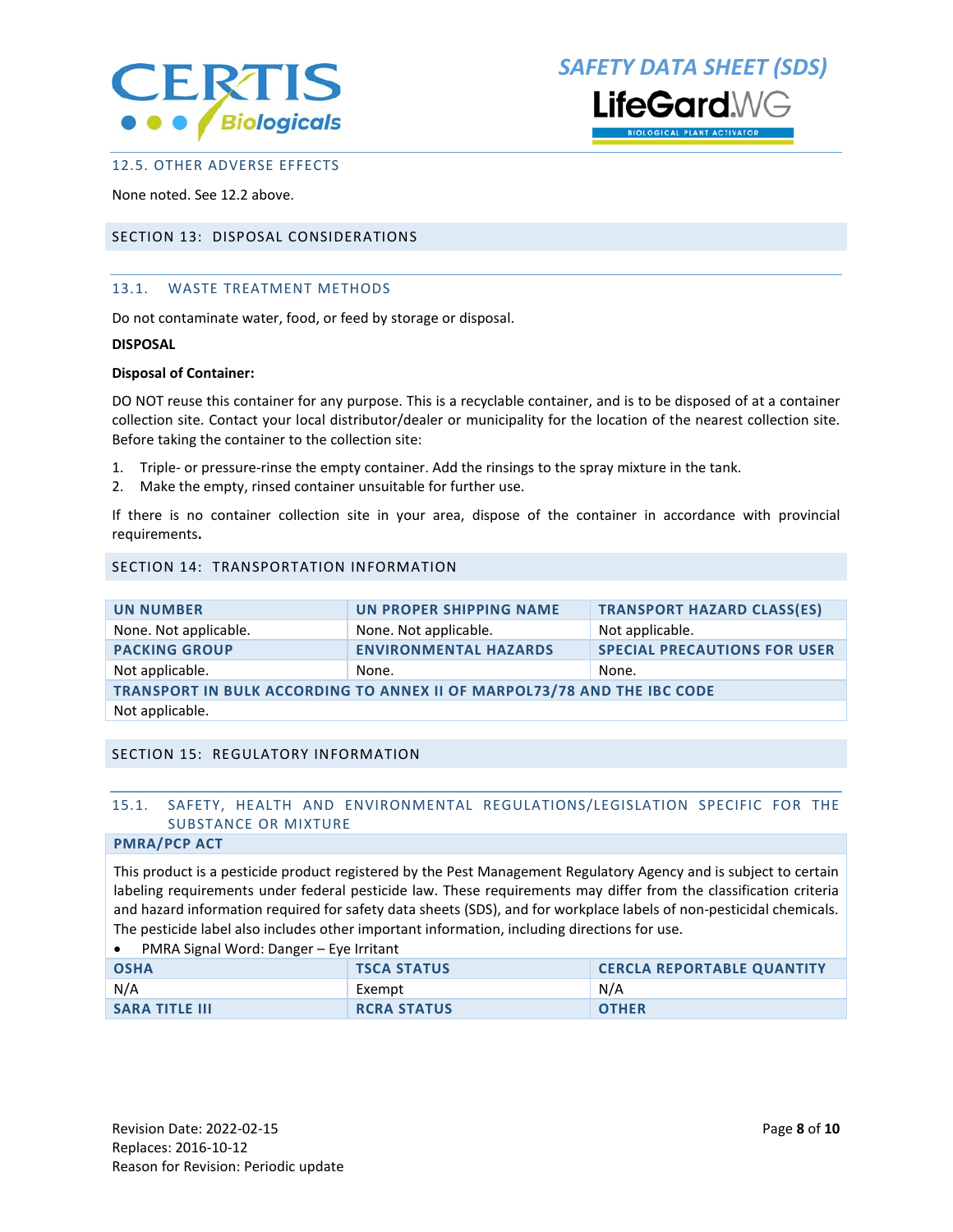

*SAFETY DATA SHEET (SDS)*



Section 302: N/A Section 311/312: N/A Section 313: N/A N/A N/A